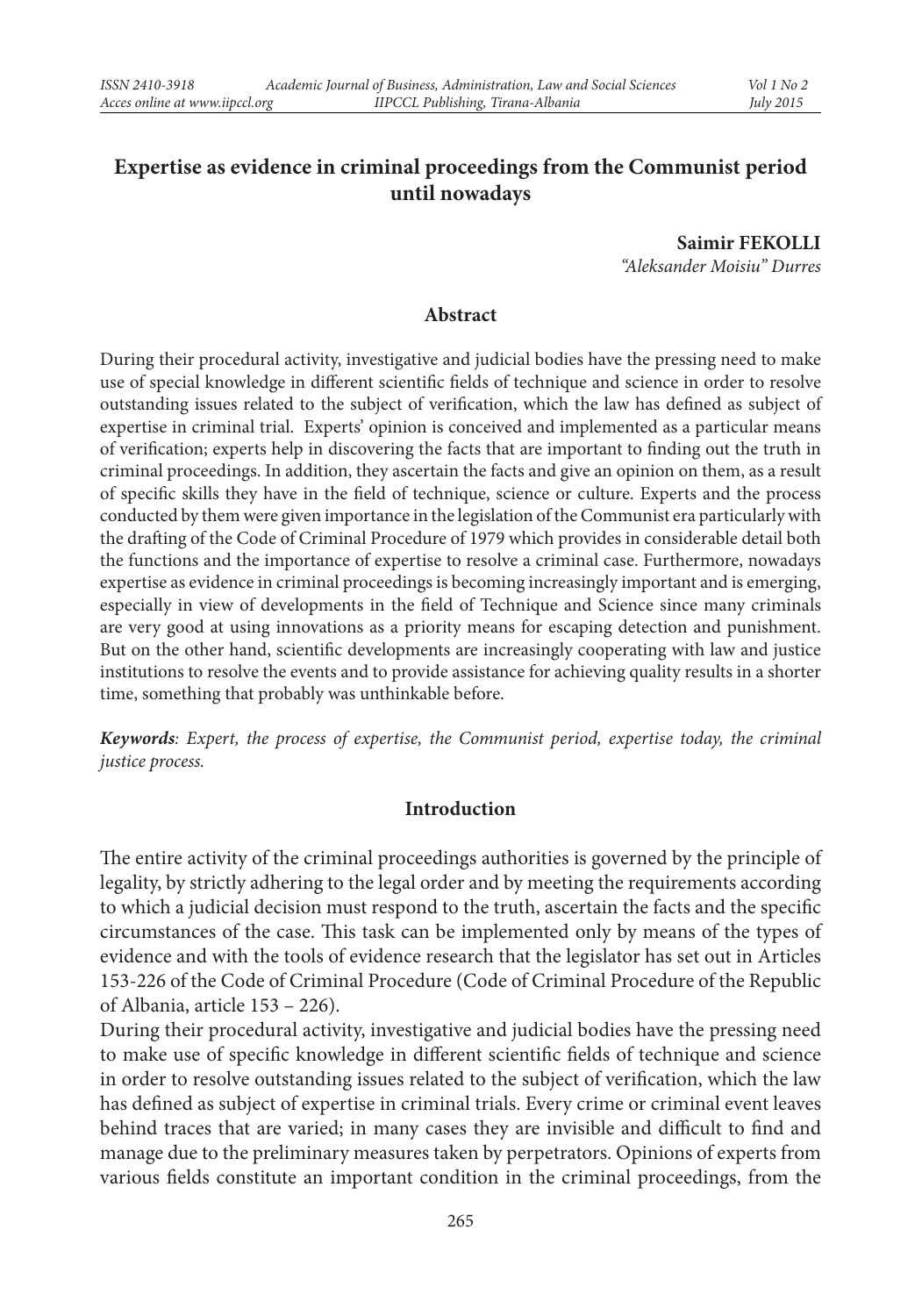preliminary investigation to judicial review, since they clarify the information and facts provided and obtained from the statements of witnesses, the explanations of the defendants and of private parties, from confrontations, knowledge, experiments, documents, material evidence, insights, controls, seizures and interceptions. So, experts 'opinion is conceived and implemented as a particular means of verification; experts help in discovering the facts that are important to finding out the truth in criminal proceedings. In addition, they ascertain the facts and give an opinion on them, as a result of specific skills they have in the field of technique, science or culture (Code of Criminal Procedure of the Republic of Albania, article 178).

Conclusions of experts as evidence in criminal trials were known since the beginning of the last century, in the aftermath of technologic and scientific developments in general and in particular with the establishment and development of the science of Criminology. Due to the extraordinary development of technique and science in general, now parties and the court require and obtain the results of expertise as evidence in criminal trials in almost every criminal proceeding.

# **Expertise during the Communist Era (C.Pr.C. 1979)**

The person having a special knowledge in one of the branches of science, art or technique, and being appointed by the investigator or the court to ascertain certain circumstances that are important for solving a criminal case, is called expert. Expert's activity is oriented at clarifying the circumstances according to the request submitted by the justice authorities. Presentation of the conclusions of the experts, as provided for by law, concerning cases submitted for solution to the expert by the investigator or the court, are called opinion of the expert. The expert's opinion is one of the sources of evidence referred to in Article 16 of the Criminal Procedure Code (Article 16 of the C.C.Pr. of the People Socialist Republic of Albania - PSRA of 1979).

The expert is required to appear and take charge of the expertise. If the specialist summoned as an expert fails to appear or refuses to take charge of the expertise or to provide his opinion without cause, or if he provides false opinion, he has criminal liability under the relevant provisions of the Criminal Code. Unlike the witness who cannot be replaced, the expert can be replaced by another specialist provided that there is a just cause. In addition, in the trial the expert has a different role from that of the witness. The witness is asked about information of which he may be aware, while the expert has an active role. He has the right to ask questions to the defendant or witness, if the information requested is necessary for him (the expert) to solve the cases that have been submitted by the court. The expert receives his attributes by the investigator or the court. He takes this quality only on the basis of the decision of these bodies. The expertise is carried out in state institutions by one or more specialists, as well as by other specialists appointed by the court, the sole judge or the investigator (Article 25/2 of the C.C.Pr. of the PSRA of 1979).

The decision of the court, of the sole judge or of the investigators that carries out the expertise is notified by the defendant, explaining that he is entitled to request the exclusion of an expert, appoint other experts, take part himself in the expertise when applicable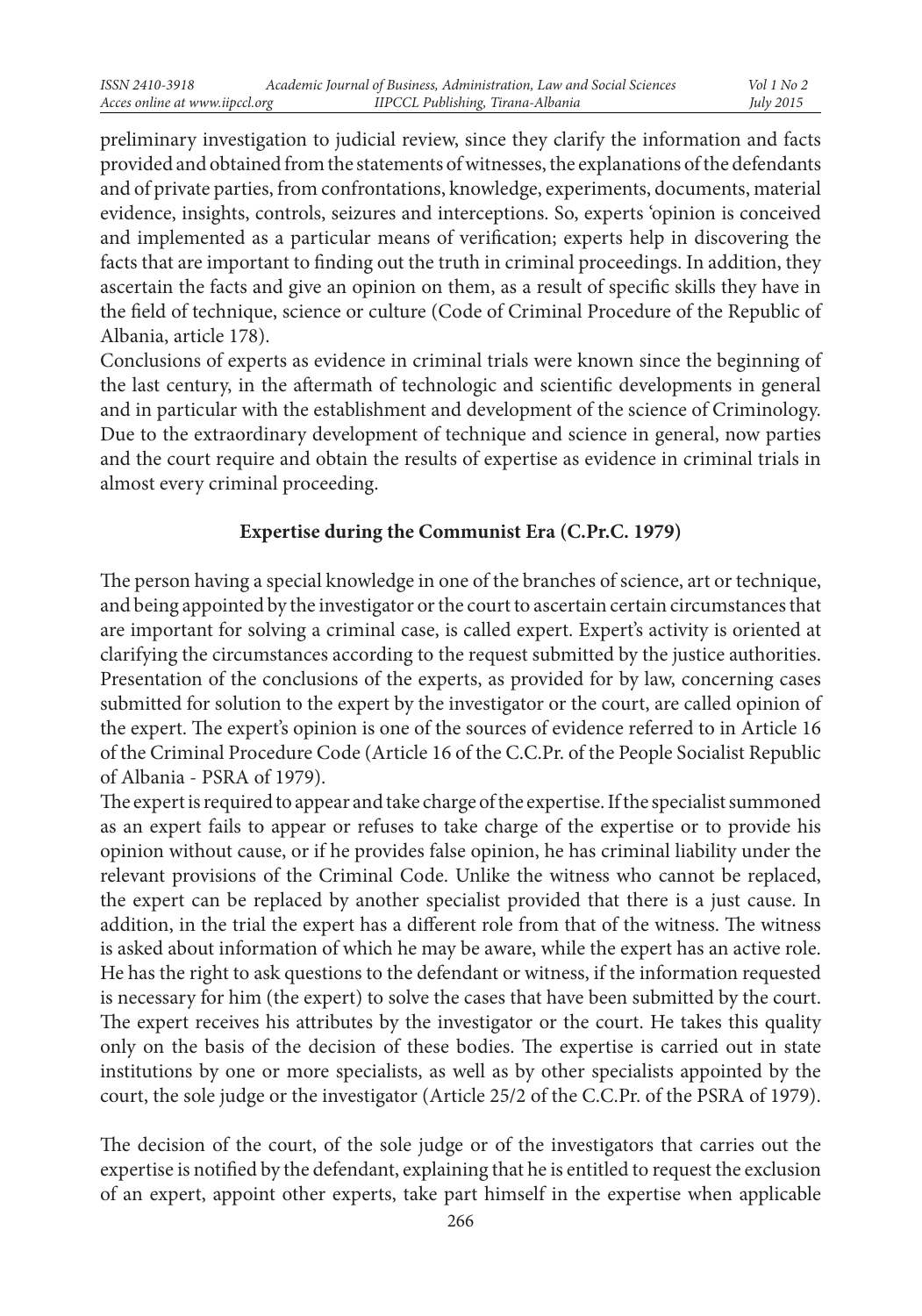and submit additional questions. These actions, as well as the acceptance or rejection of the requests submitted by the defendant, are recorded in the minutes of questioning the defendant (Article 82 of the C.C.Pr. of the PSRA of 1979). The expert reflects the conclusions on a particular act which indicates the person performing the expertise, their tasks, materials that have been subject to review, questions to be solved, the methods used for the expertise and the expert's opinion. When more than one expert has been appointed and their opinions differ, each of them sets out their opinion in a separate act (Article 83 of the C.C.Pr. of the PSRA of 1979).

Expertise is essential and it must be always ordered every time special knowledge is required for the clarification of issues arising during the investigation and the trial. The expert must also be summoned if the investigator of the case or those who are part of the panel of judges are qualified specialists, hence are able to respond to issues requiring scientific knowledge. Probative facts are established with the help of specialists, who observe certain objects on the basis of special knowledge. This feature justifies the special requirements by the law, special conditions and procedural forms for receiving, establishing, verifying and, generally, the administration of this evidence, but in no way do they show that the normal opinion of experts as evidence has any essential predetermined value.

Like every other evidence, the expert's opinion as well is added to the review and assessment by the investigator and the court according to those principles that are applicable for all evidence without exception. The personal conviction of the investigator or of the judge based on socialist legal consciousness and created after reviewing the circumstances of the case as a whole constitutes the basic guarantees for a critical approach to this evidence.

There are all possibilities for verifying and assessing the probative force of the expert's opinion, and that it is unfounded from a theoretic standpoint and practically harmful and contrary to the guiding principles of our criminal procedure; the expert's opinion is not binding for the court and the investigator, but when they do not agree with the opinion of experts they should submit reasons either in a particular decision, or in a final decision, an indictment or in a decision terminating the investigation. The special decision is necessary if the investigator or the court consider that there is room to set a new expertise. Some of the main reasons that lead the investigator or the court to not agree with the expert are as follows:

• Organization and development of the expertise must be done in full compliance with procedural norms, which are a milestone for the probative value of the expert's opinion.

• The material given to the expert by the investigator or the judge should be both sufficient to draw the necessary data on which the expert will base his opinion, and of good quality as well.

• A logical connection should be between the reasoning of the act of expertise and the final opinion. Scientific theses submitted by experts, who were led by them to solve the case, must agree with the experts' conclusions.

• One of the conditions in order to give a just opinion regarding the matters submitted to experts for solution is scientific accuracy of the thesis which led the experts. Opinions that are based on unreliable scientific method cannot be considered as evidence to support the court's decision.

• Expertise should be conducted by persons who are specialists in the field of science,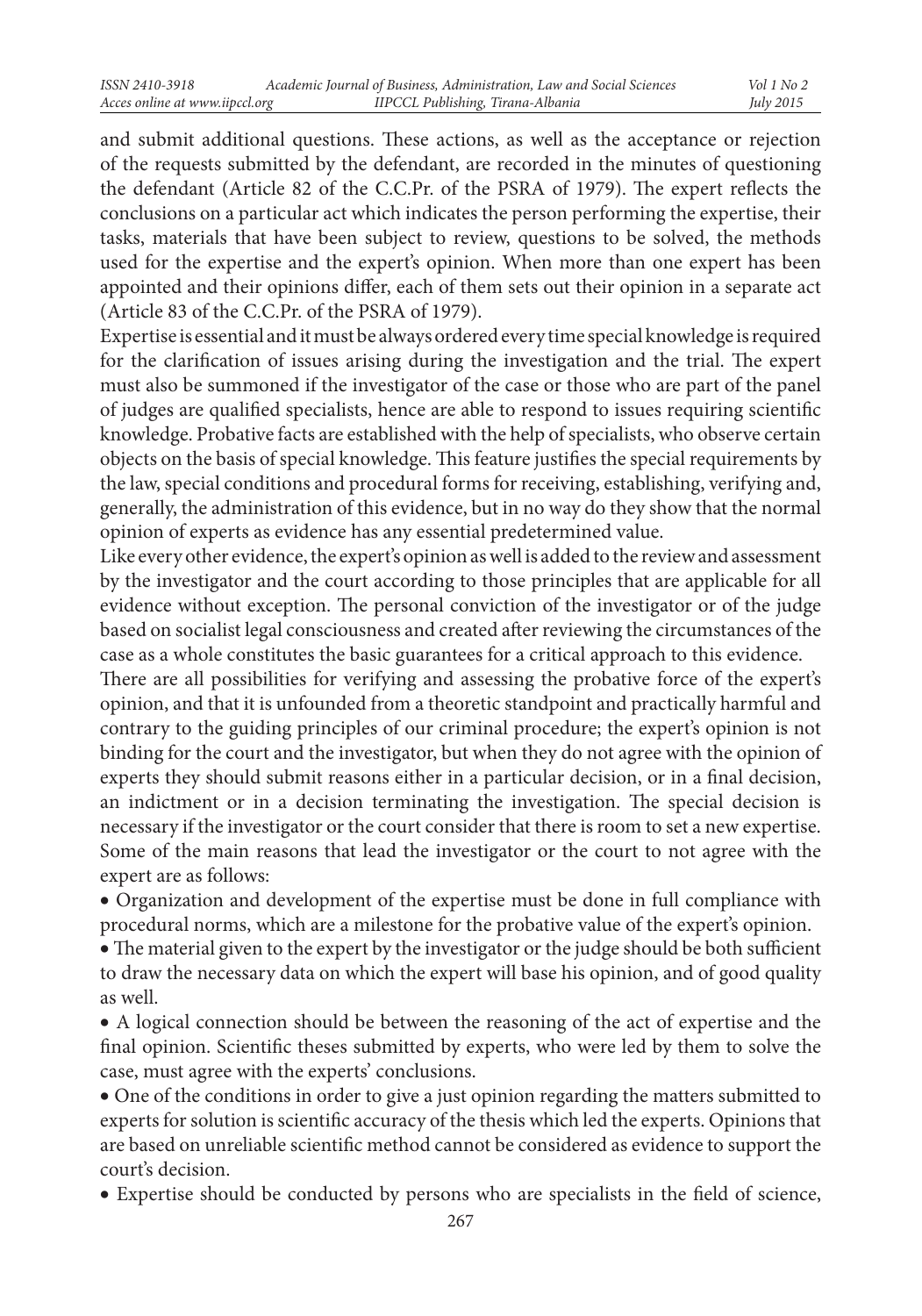art and technique, and who use their knowledge to solve problems that relate to specific criminal matters.

• Experts should give advice only on matters for the solution of which scientific knowledge is required in their field of specialty. The investigator or the court should not ask questions if such knowledge is not required for answering to these questions.

• The court is obliged to collect all necessary evidence, including those that refer to the points submitted to experts, in order to enable comparison and a just resolution of the case.

One of the issues broadly discussed is in which form should the opinion of experts be presented. Some are of the opinion that the findings should be formulated explicitly, others think that they can also be expressed in the form of probable trials. Differences among these views and their importance lie not in the very form of expression, but rather in the core, in the very content of thought (Penal Procedure of the PSRA, 263, Tirana 1988).

When the expertise is not clear or complete, and when there are different opinions among experts, the investigators or the judge have the right to set a new expertise. Given the particular nature of the experts' opinion as evidence, the investigator or the judge should not use every means and methods allowed for verifying its accuracy; only if the conclusion is still questionable even after a strict verification, it cannot be considered as evidence, but by no means can the experts' conclusions be replaced with the opinion of the investigator or of the judge. This would be an impermissible mixing of the functions of the investigator or of the judge with those of the expert (Penal Procedure of the PSRA, 265). The expert's opinion should be either accepted as correct proof or should be rejected as suspicious. There is no other way.

The reasons for which the investigator or the judge may not agree with the opinion of experts will determine further investigative actions. In these cases, a new or additional expertise must be done according to Article 26/2 of the C.Pr.C. If the reason for refusal is because the conclusions of the experts are not clearly formulated, if the answer is not well defined or additional answers are required by the experts, then an additional expertise must be ordered, and it can be carried out either by the same experts or by other experts (Article 26/2 of the C.Pr.C. of the PSRA of 1979). If experts' conclusions are not scientifically based, because of the unfair methods implemented during the performance etc. or, when their opinion is questionable, the expertise should be repeated to answer the same questions. This expertise should be charged to other experts with higher qualification.

# **Expertise according to today's legilslation (C.Pr.C.2010, updated)**

Legislator has defined in point "1" of Article 179 the circle of persons with special technical knowledge, the specialists, who may be appointed by the prosecuting authorities to perform expertise in criminal trials" (Article 179/1 of C.Pr. C. 2010).

This paragraph has also recognized the right of the proceeding authorities to order a new expertise, when the expertise has been declared invalid; as a rule, the new expertise should be entrusted to another expert. To obtain data or assessments by specialists of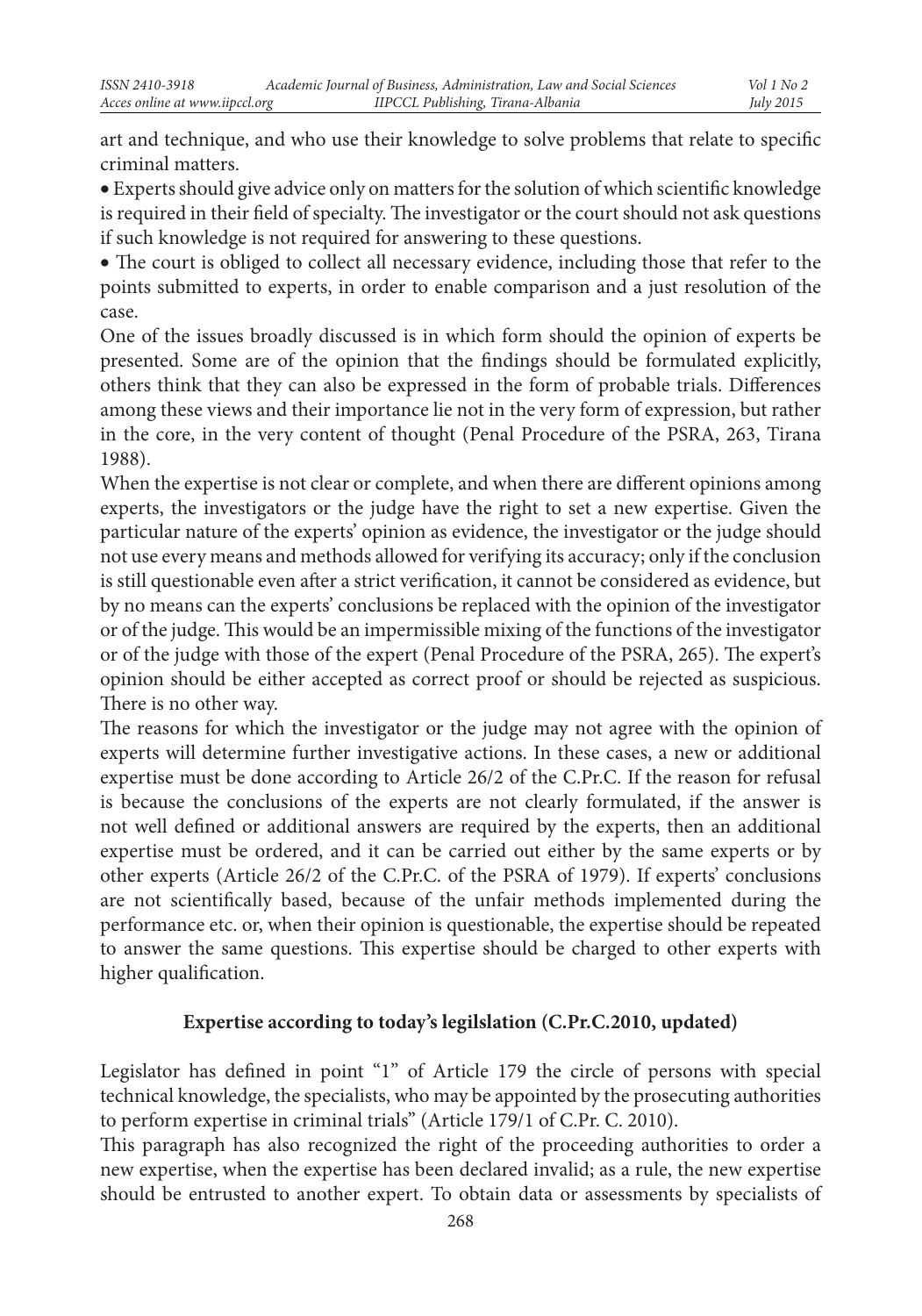technique and science, proceeding authorities should possess at every stage of the process the specific decision to perform expertise. This decision must be notified to the expert, the defendant and his lawyer. Non-compliance with this obligation brings relative invalidity under Article 129 of the Criminal Procedure Code (Article 129 of C. Pr. C. 2010).

### **a. Notice to perform the expertise**

According to Article 179/2 of the Criminal Procedure Code, the proceeding authorities notify the defendant and his lawyer that they have the right to request the exclusion of the expert, the participation of other experts, to take part in the performance of the expertise (if applicable) or even to ask questions other than those specified in the decision. Failure to respect this obligation brings relative invalidity of the expertise and its results cannot be used as evidence in criminal trials. Issues and unknown facts that need to be detected, resolved and proved in the criminal process through expertise are, in certain cases, difficult and complex. Based on Article 179/3 of the Criminal Procedure Code, the proceeding authorities may appoint in these cases several experts with knowledge in various fields of technique and science, who are entrusted with complex expertise (Article 179/3 of C.Pr. C 2010).

 The incompatibility of the expert is provided for in Article 180 of the Criminal Procedure Code, which has defined the circle of persons who cannot be appointed and cannot perform the task of the expert in a criminal process (although they have special technical and scientific knowledge) and more specifically; a) The juveniles, those who have no legal capacity to act, mentally ill persons and any person having legal ban; b) Any person who is suspended from carrying out a public office or profession; c) Persons against whom security measures have been taken pursuant the Article 232 and 240 of the Criminal Procedure Code on coercion and prohibitive precautionary measures; d) Persons against whom there are legal requirements to not testify, translate or who are not obliged to testify or translate; e) People who are incompatible according to the cases provided for in Articles 15, 16 and 17 of the Criminal Procedure Code for the judge in the trial of the criminal case (Article 180 of C. Pr.C. 2010 ).

### **b. Exclusion of the expert**

The exclusion of the expert can be done on request of the parties or mainly by the proceeding authority when a case of incompatibility is found as set out in the above requirements. The proceeding authority takes the necessary measures by notifying and asking the expert about the existence or not of reasons relating to the incompatibility with the task of the expert, as the expert himself is obliged to declare it pursuant to the Article 181/2 of C. Pr. C. The reason for the exclusion of the expert by the parties or the expert must be done before his appointment, or when the reason for exclusion has emerged after the appointment and before the expert states his conclusions (Article 181/2 of C. Pr. C. 2010). Based on Article 182/4 of the Code, the proceeding authority decides with reasoned order on the exclusion or not of the appointed expert (Article 182/4 of C. Pr. C. 2010). If the exclusion of the expert is decided, another expert is assigned to carry out the expertise. Under the sections 182, 183, 184 and 185 of the Code of Criminal Procedure and pursuant to requirements in general of procedural provisions, the process of expertise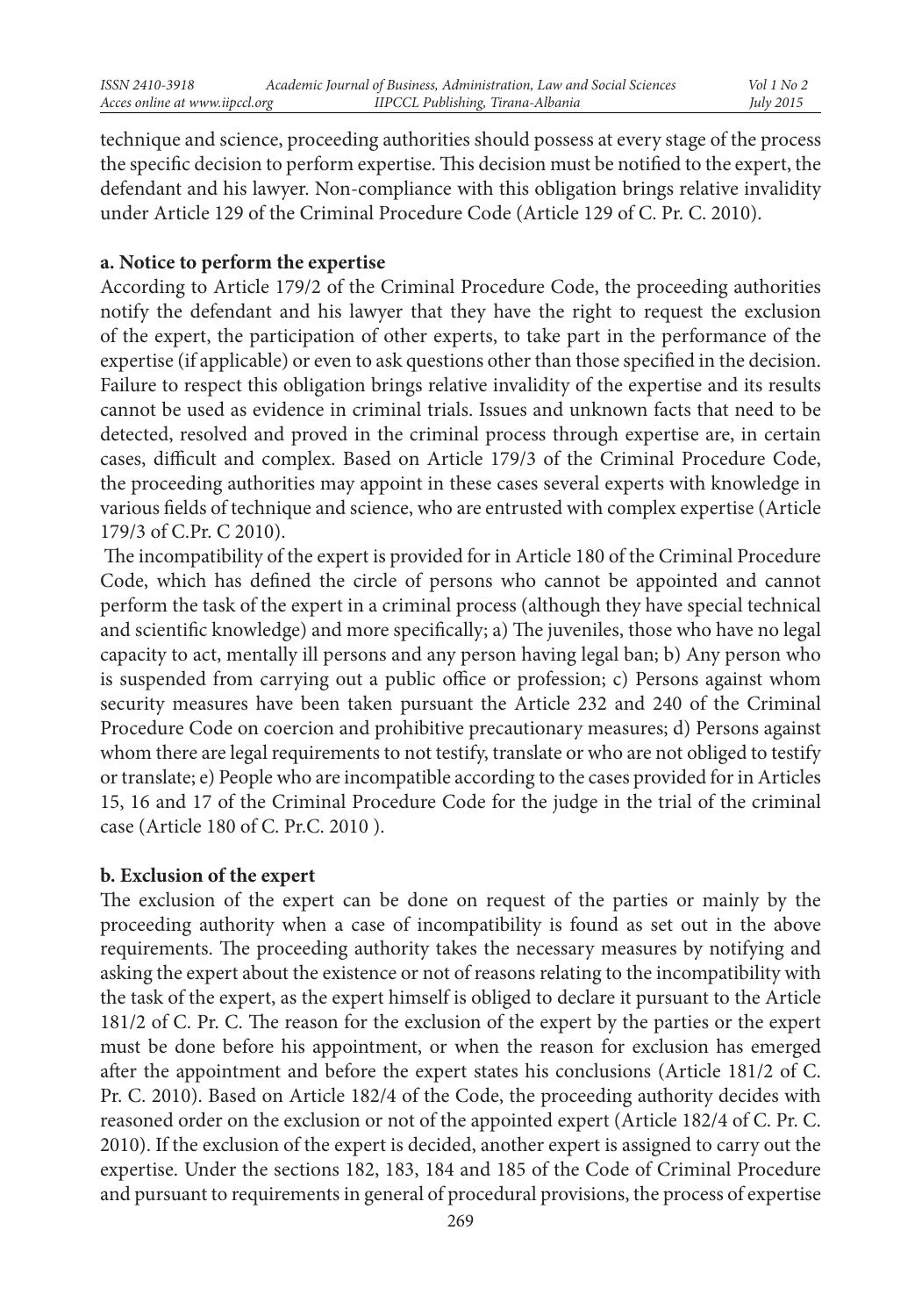takes place and follows the following stages:

1) Appointment of an expert or experts with special knowledge in the field of technique and science to perform the expertise. The procedural act in this case is the decision to appoint the expert; it summarizes clearly the circumstances of the fact and the need of the proceeding authority to use the data as well as the scientific and technical knowledge, the questions and specific issues to which the experts will answer and will solve, acts and materials made available to perform the expertise, the name of the expert and the type of expertise, the date, time, the place where the expert will present to get his assignment, and other measures necessary to carry out the expertise etc. To ensure compliance with the procedural rights of the parties in the process, the decision on the appointment of the expert is notified to the defendant and to his lawyer, who can make their objections and claims about the expertise.

2) In the second stage, the proceeding authority summons the expert and verifies his identity; the expert takes the task and is notified and asked whether there is a reason of incompatibility or lack of obligation to perform the task; in addition he is warned about the criminal responsibility in carrying out the expertise and issues a written statement according to the provisions of Article 183/1 of the Criminal Procedure Code. At this stage the expert obtains the acts or required materials made available by the proceeding authority. The expert gets aquatinted with the acts. He can and has the right to be present at the performance of certain procedural actions related to the expertise assigned. In cases where people will be subject to the expertise, the proceeding authority shall take measures to ensure that they will appear and that obligations relating to the actions of the expert will be met (Article 184 of C.Pr.C. 2010).

3) Performance of the scientific and technical activity by experts, drawing of conclusions and their formalization in the act of expertise. This stage is regulated by Articles 184 and 185 of the Criminal Procedure Code, which provides for the actions of the expert and the drawing of the conclusions of the experts in the act of expertise. This phase represents the scientific and technical actions carried out by experts to answer and solve the cases assigned to him by the proceeding authority. The legislator has envisaged the right of the experts to become acquainted with every act available by the proceeding authority, for the purposes of performing the expertise.

4) The presentation of the act of expertise, the acquaintance with its results by the parties in the process and the questioning of experts about the opinion and the conclusions drawn from the expertise, or other circumstances are considered necessary and useful for the assessment and the verification of the results of the expertise. In many cases research, obtaining technical and scientific data and assessments should be carried out by several experts with scientific knowledge in several areas of technique and science. The legislator has envisaged in Article 179/3 of the Criminal Procedure Code the right of the proceeding authority to appoint in such cases experts with knowledge in various fields of technique and science, who are entrusted with the performance of complex expertise (Article 179/3 of C.P.Pr 2010).

# **c. Assessing the findings of the expert as evidence**

Although the opinion of experts is scientific, and the verification of the facts (the existence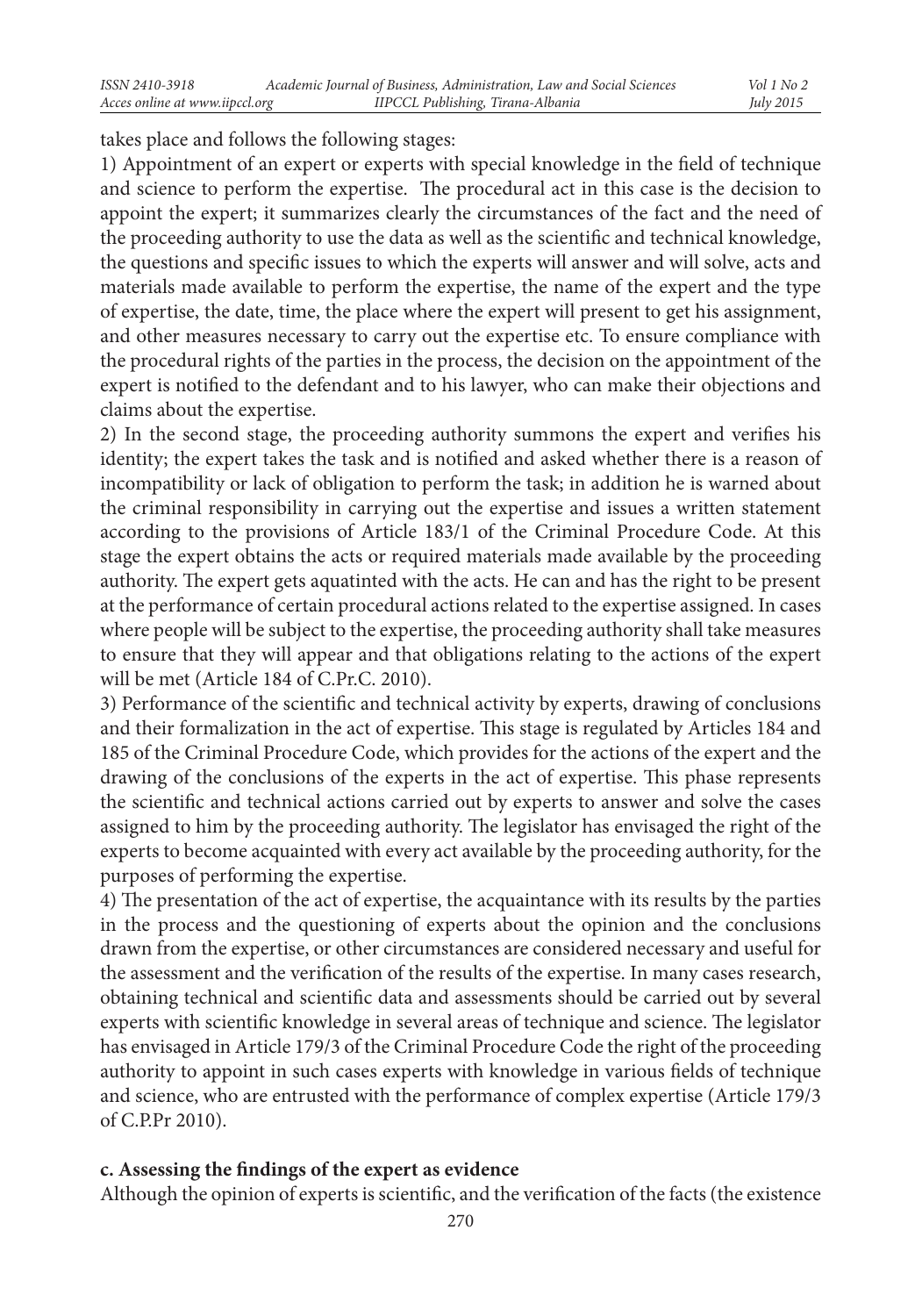or not of a fact and circumstance) is generally categorical, this evidence cannot have in any case a greater value or a value predetermined in relation to other evidences. Results and conclusions of the expertise provided by experts should be complete, categorical and not probable, possible. Due to the difficulties that certain expertise may have, the legislator has provided for the term of the performance and completion of the expertise to be up to 60 days, and in particularly complex cases not more than 6 months. However, it must be said that in many cases and for many different reasons, experts give their conclusions in the act of expertise with no categorical possibility. Such a conclusion is given between the obligation of the expert to carry out the expertise and the possibility that he has, based on the object of expert, the questions asked, technical tools available, etc. In general, referring to the judicial practice, the proceeding authority assesses objectively the categorical conclusions given by the experts and in relation to other evidences, but sometimes they are given predetermined value. Or the opposite, when possible conclusions with probability are not assessed, not even to set versions of the existence or not of specific facts or circumstances, it must be assessed carefully, always in relation and strictly connected with notifications by other filed evidences. In article 316 / d of the Criminal Procedure Code, among other things, the legislator has recognized the right of the prosecutor and of the defendant to ask the court to perform the expertise, although the case is at the stage of preliminary investigation (Article 316/d of C.Pr. C. 2010 ). There have been many cases when, in the investigative practice, a certain evidence, an object, and item, etc, have undergone changes or evolved inevitably as a result of objective reasons, to the extent that it was impossible for specialists of specific fields of science to perform technical expertise, or to provide accurate technical and scientific conclusions. In addition, the legislator has also envisaged the cases related to complex and difficult expertise, the results of which are given by the experts for a period of not less than 6 months. This necessary time would bring delays and procrastinations in the trial of the criminal case. Such expertise is related to the provisions of Article 185/3 of the C. Pr. Code (Article 185/3 of C. Pr. C. 2010). The results of expertise conducted during the preliminary investigation stage also have the value of judicial proof, when for the case the judicial authority proceeded with abbreviated trial procedure under the articles 404 and 405 of the Criminal Procedure Code (Article

404, 405 of C. Pr. C. 2010).

 In this case conclusions given by experts during the investigation, and any other investigative evidence, take the value of judicial proof. The judicial practice in this regard has already been consolidated; it has been unified with the decision of the Joint Colleges of the High Court, where among others it has been argued that, "essentially, the abbreviated trial accepts acts collected during the preliminary investigation stage and prevents the taking of evidences in the hearing as well as the debate related to them, it avoids the judicial investigation stage ... differently from the common trial, it lacks the stage of obtaining the evidences and the requirements regarding their invalidity".

# **d. Carrying out expertise during the trial of the case**

Procedural rules for administering the evidence during the trial of the case are provided for in Articles 363, 364, 366, 367, 371, 368 of the Criminal Procedure Code. Like any other evidence, for the opinion and the conclusion of experts to be considered as criminal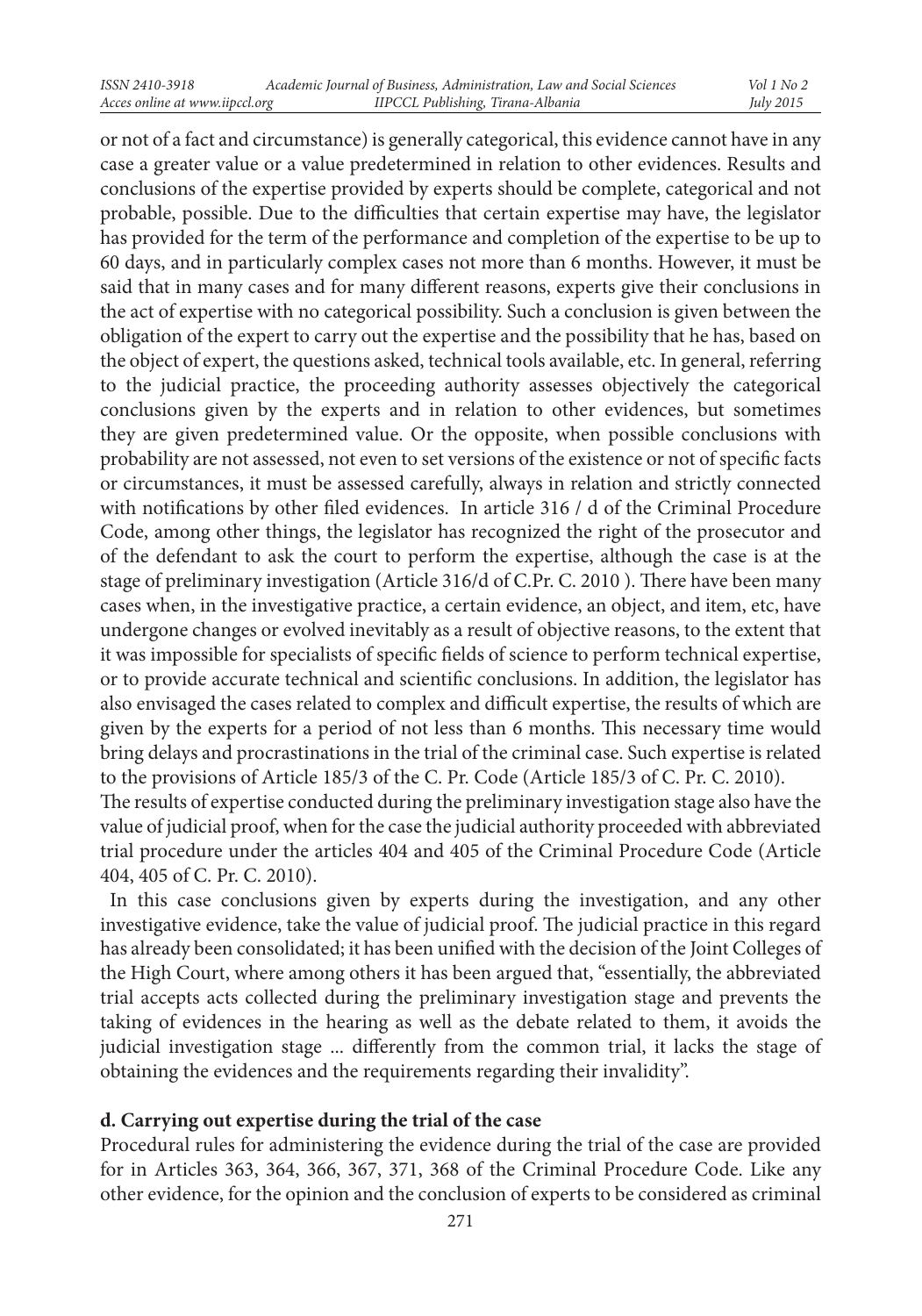judicial evidence, it must necessarily be received, reviewed and verified by the court in the trial. The legislator has devoted particular attention not only to the procedural moment of the submission of request for getting the evidence requested by the parties, but also to the moment in which the court decides to get them by special decision under Article 179/2, 182 and 357 C. Pr. Code; this fact is directly connected with the process of proving, the compliance with the obligations deriving from the articles 149, 150 and 151 of this code. Conclusions of the experts are taken as evidence according to the requests of the parties, while the carrying out of the expertise in the trial may also be decided mainly by the court. Experts to perform the technical expertise during the trial of the case are appointed according to the general provisions as well as according to those provided for by Article 366 of the Criminal Procedure Code, while experts are questioned pursuant to article 363 of this code. This provision refers to the law on the interrogation of witnesses in the trial.

### **e. Requesting a new expertise**

If the proceeding authority is not convinced by the conclusions of the experts appointed to carry out the expertise, it has the right to decide by a duly substantiated decision to carry out a new expertise, viewing it always in relation to other evidences administered in the trial folder. The new expertise is ordered even when the previous expertise is replaced in application of Article 186 of the Criminal Procedure Code, "when his opinion is not given in due time, or when the request for prorogation has not been accepted, or when the performance or the duty is underestimated" (Article 186 of C.P.Pr 2010). The expertise is a procedural document of a performed legal action. The grounds of the opinion and the carrying out of a new expertise cannot motivate the destruction of the first act of expertise. It should always join other materials administered in the case under review. The expert's opinion is evidence like all other evidence, and its review by the proceeding authority is not an obligation to take it as it is presented by an expert. When the proceeding authority is not satisfied with the conclusions provided by the expert, pursuant to article 115/1 of the C. Pr. C. according to which "every evidence is subject to review and has not predetermined value", the proceeding authority has the right to assess it based on its opinion and when it not satisfied, it carries out additional or new expertise, and will eventually asses or not his opinion as evidence in relation to every evidence collected in criminal proceedings, in the decision that will be taken at the end of the preliminary investigations or of the judicial investigation (Article 115/1 of C.Pr. C. 2010).

#### **Conclusions and Recommendations**

When preliminary investigation and court bodies encounter serious obstacles to find out the truth, they should use scientific evidence as an effective means to justify and support their decisions, as well as to comply with the rights and interests of participants in the criminal process. In the criminal-procedural activity, special importance is given to the appointment of the expert when scientific, technical or cultural knowledge is required. The theory of the criminal process generally defends the view that the expertise forms primary evidence. But there are some authors who accept that the opinion of the expert, based on other evidence, does always represent derivative evidence. It is true that, to